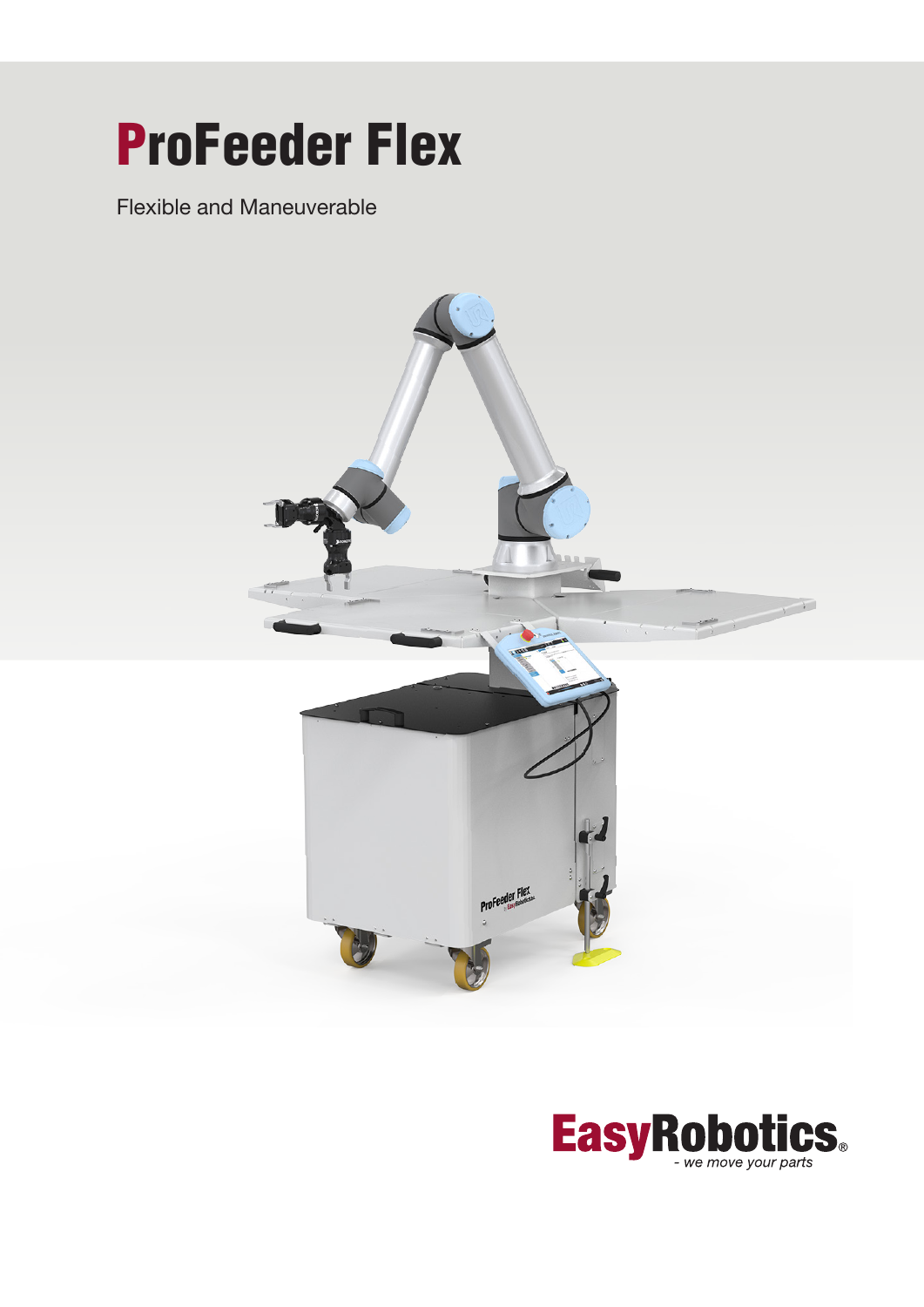# ProFeeder Flex

For easy and flexible maneuvering around the production line.

The ProFeeder Flex is a part of the ProFeeder family, and it comes with Heavy Duty wheels and integrated legs.

The ProFeeder Flex comes in three models:

- FlexBase without tables
- FlexOne with one table
- FlexThree with three tables

Pedestal is placed centrally with built-in cable guide, flexible mounting for the teach pendant and free compartment for the controller.

### Industries suitable for

## ProFeeder Flex:

- Machine Tending
- Cutting
- Finishing and Polishing
- Deburring
- Grinding
- Welding
- Electronics Industry
- Plastics Industry
- Pharmaceutical Industry
- Food Industry

#### Compatible and adoptive

• ProFeeder Flex Is made to fixture any collaborative robot brand, such as: Doosan, Kassow, Hanwha, UR, Fanuc, Techman.

#### Controller compartment

• ProFeeder Flex is designed to ease the acess to controller compartment, that is used to protect the robot-arm controller from external influences.